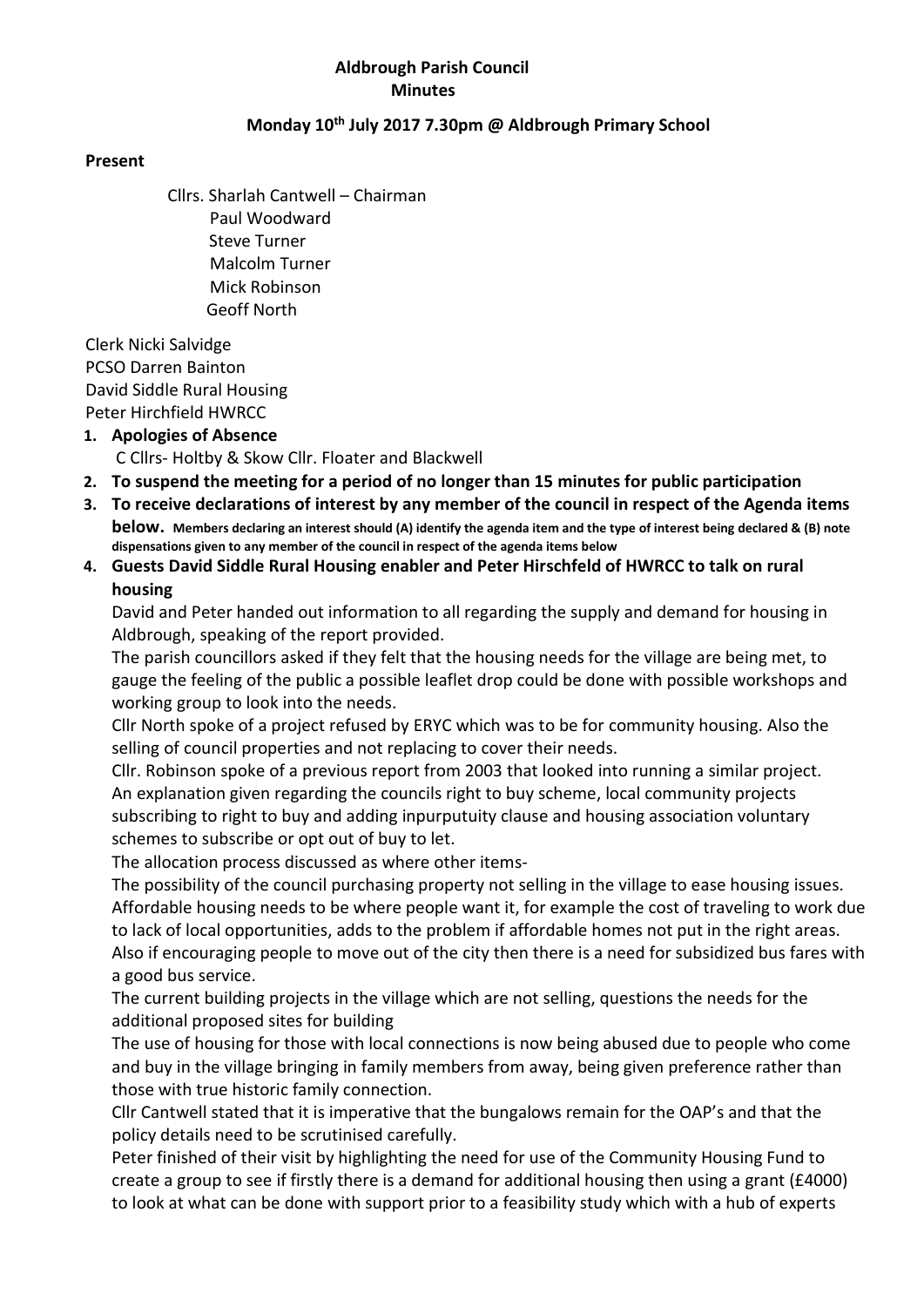could be supported by a further grant of between £5000 and £40,000 which would enable the purchase of a piece of land as well as looking into purchasing bricks and mortar. David and Peter to look at producing a simple literature package that can be placed on the web site and notice board. And providing a housing need survey for residents which they are prepared to personally deliver.

The Chair thanked David and Peter for coming and they left.

5. To approve last month's minutes held Monday  $12<sup>th</sup>$  June 2017 Agreed and signed

### 6. To present the financial accounts – Chair to approve and sign

Additional payment made to Cllr. Robinson for repair to play area surface Autella £38.40

Agreed and signed

Invoices for work carried out to recreation and cemetery received Cllr. Robinson took one which he said he had requested for work to be carried out for the recreation hall. Agreed to pay Alan Tharratt £20 for cutting down the snicket opposite the post office.

Cllr Robinson also requested payment be made for his fuel to collect surface repair kit needed to for repairs to be made to play area, agreed that on receiving of a valid receipt for fuel, reimbursement will be made.

#### 7. Police Matters

Darren discussed recent crime report and stated that Aldbrough is a relatively good area. Cllr Robinson requested report on speeding issues to be requested again from Simon Carlisle, he also stated that he would be contacting him, in his capacity as chairman of the village hall.

Reported speed checks have been carried out at the bus stop Hornsea Road facing Garton Road, it was explained that the radar gun will be able to pick up vehicles speeding along Garton Road due to its range. Cllr Robinson felt that this site was inappropriate.

Small gang of youths reported doing silly little things PCSO Bainton to address.

Questions raised into spate of burglaries on the allotments in May. PCSO Bainton advising that all tools etc. be taken home and not left in sheds. Other thefts reported but it was stated that unless a crime is reported very little can be done.

Mobile skate park- Cllr. Robinson arranged the location in the village hall car park for the mobile skate park.

## 8. Matters arising – Chair to receive updates on 'Resolves'

Culvert- response received and has been forwarded to Cllr. Robinson. Who wished it be known that he was not happy with this report.

De-fib – Cllr Woodward reported the de fib back in situ.

Trees Carlton Lane- have been inspected and deemed to be in hedge line therefore not ERYC also if growing close to electric cables any reduction needs to be done by Yedl. Clerk to contact them and pass on Cllr Robinsons contact details

Cedar Grove is adopted- any issues to re passed onto highways.

East Newton Road was dealt with late May any new issues need to report again.

## 9. Planning Applications

Land East Of Elm Tree Inn 46 High Street Aldbrough East Riding Of Yorkshire HU11 4RP (Councillor Skow unable to attend and discuss this as he on Eastern Planning who will decide this when it goes to planning.)

Clerk to draft reply to planning on comments raised by Parish Councillors which include Inadequate parking, discrepancy on application form to number of bedrooms shown on plans, further discrepancy on visibility of the site. Consideration to those already living in the area. Unacceptable vehicle access from Queensmead, due to safety for those using Queensmead also the noise and light pollution created to those living nearby from additional traffic on the road. To remind the planning that the Parish Council along with the building inspector request that the brick wall remains and is reinstated to its original height and that the former site of the citizen link